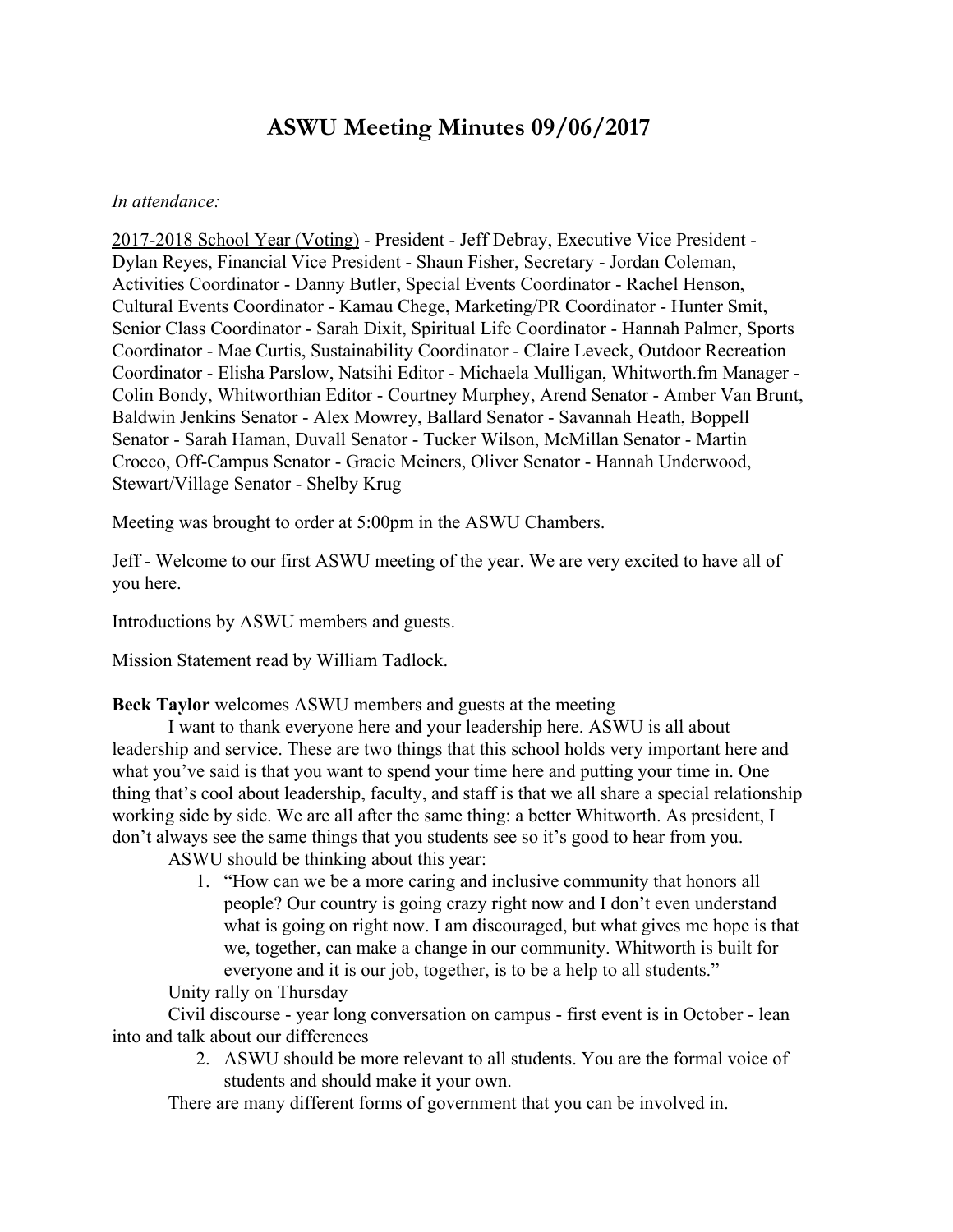## **Guest Speaker: Dr. Lorna Hernandez Jarvis**

Chief Diversity Officer & Associate VP of Diversity, Equity and Inclusion

I'm delighted to be here. I'm really here to help the institution in coordinating inclusion and make it something to stay. Inclusion is a core color of a liberal college. You need to know what it means to be a diverse community and to know what the challenges are. I'm working with the IDC and other areas on campus in formulating a diversity action plan for specific ways to make a more inclusive community. It seems like a hard place right now to honor God and to serve the community. There are ways to accomplish this but we need to do it together. Come talk to me about ideas and even problems that you notice. I bring that experience of being an international student.

## **Q&A**

Jeff Debray:

What do you envision to be the biggest challenge with diversity this year?

#### Lorna:

The biggest challenge isn't specifically with Whitworth but where we are nationally. How do we engage and lean into the difficult conflicts that are happening. But we do that by doing it with productive ways. Help the institution figure out ways to make these conversations a part of the institution.

## Guest:

Where do you see Whitworth in the next five years or near future in terms of diversity?

#### Lorna:

Whitworth has many aspects that others don't. They have an administration and a senior organization that truly leads and works in the area of diversity. They work with resources in an institutionalized way. Whitworth has that support, belief, and energy. It has people here from the bottom who are committed to this work and people from the top as well.

#### **Financial VP Updates**

Shaun Fisher

- no clubs to update

Finance and club chartering committees

We need to find people for our club chartering committees - clubs need to send an official form to be a sponsored club by ASWU - for finance committees we need 4 assembly members and at large students who are interested

#### - CLUB CHARTERING COMMITTEE

Assembly members

- Tucker Wilson
- Hannah Underwood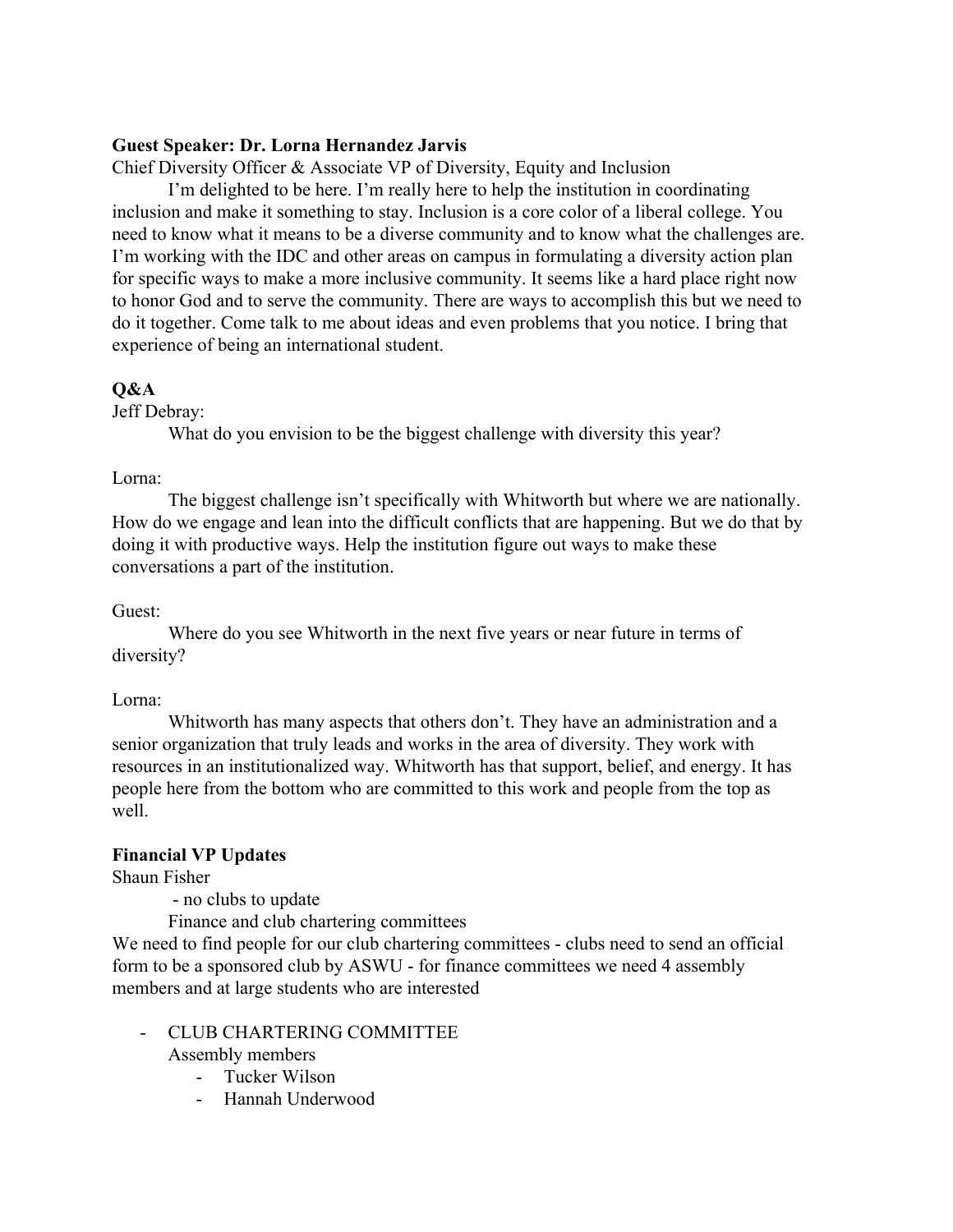- Savannah Heath
- Amber Van Brunt
- FINANCE COMMITTEE
	- Assembly members
		- Sarah Haman
		- Michaela Mulligan
		- Ethan Clardy
		- Alex Mowrey

At large students come find Shaun after the meeting to volunteer.

## **Executive VP Updates**

Dylan Reyes

I sent an email out to those who are interested in ASWU leadership like zone representatives and election committees.

Students at large volunteer for election committee.

Representative elections coming up at the end of this month Talk to your senators Paid position, help out with leadership, be apart of leadership BMAC is not included - different ways to be involved such as being senators

Zones specifically on campus to help formulate representation for you.

- Warren
- Boppel/Arend
- Steville/BJ
- Duval/Oliver

Each residence hall committee has a cool way to build up spirit. This is for sweatshirts. If you have a creative design or ideas you can talk to your senators to display pride.

#### **President Updates**

Jeff Debray

Service learning opportunities from Dornsife

Tomorrow afternoon at 1:30pm-3:30pm and 3:30pm-6:30pm

1-2 volunteers for first slot, and 6-8 volunteers for second slot

Help distribute food for those coming to the West Central Community Center

We want to make some changes to the Club Chartering Policy ASWU Task Force

Need a group of people from the ASWU team to come up with some plans that we will bring to the Task Force: ASWU members, faculty and staff

- Sarah Dixit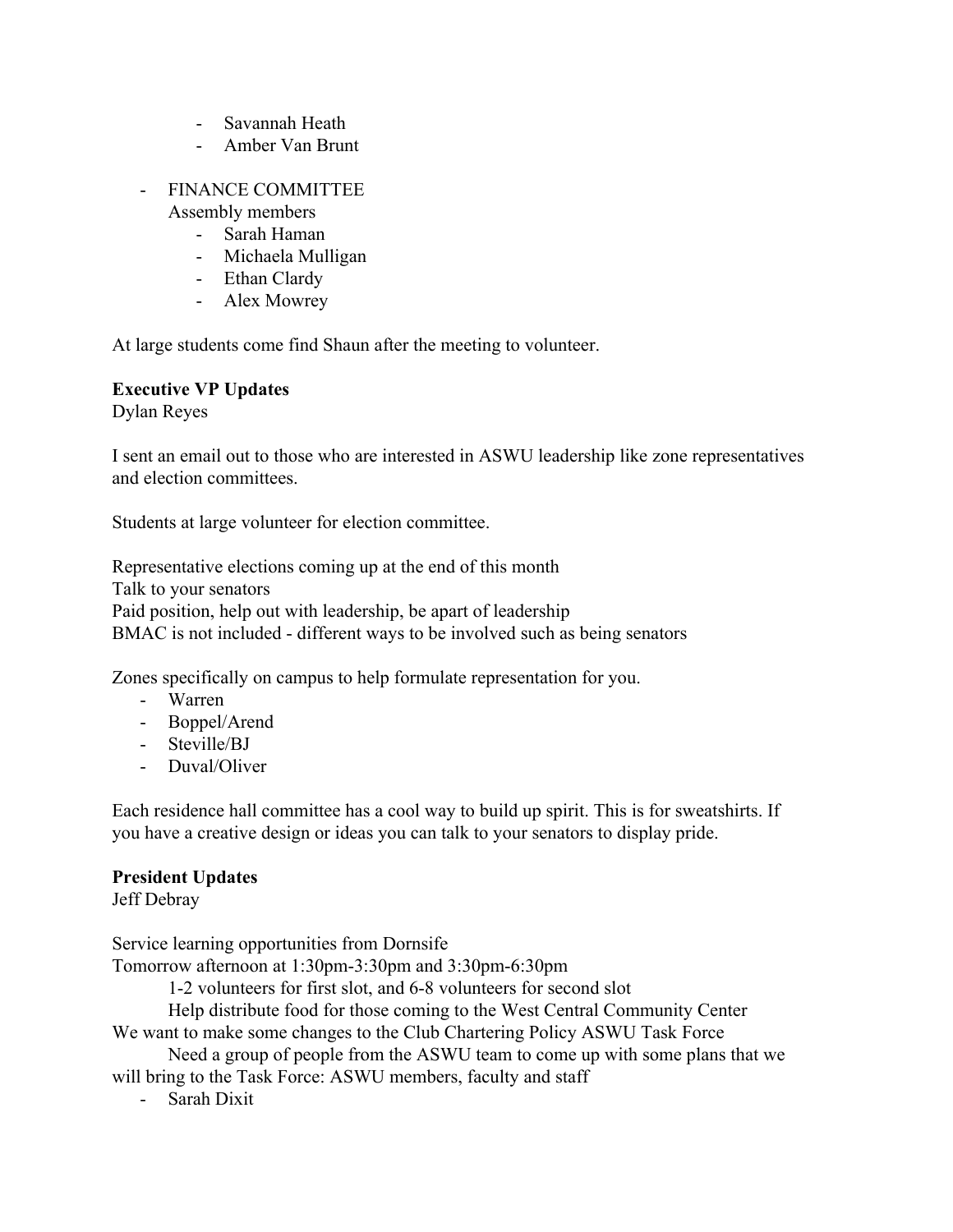- Ethan Clardy
- Sarah Haman
- Hannah Palmer
- Tucker Wilson
- Hannah Underwood
- Claire Leveck
- Elisha Parslow

# **Reports and Campus Vibes**

Everyone here has the opportunity to speak about the campus vibes they experienced here on campus and ideas they have for how Whitworth can be a better place. Then, ASWU can work to make these changes.

- Savannah Heath, Ballard Senator
	- Traditiation went super well and I heard a lot of the first years and freshmen had a really good time
- Hannah Oliver Senator
	- Oliver is back and having a great time. We aren't just the quiet kids. Everyone is super cool. We won mock rock. We are a new thing.
- Sarah Haman, Boppell Senator
	- The smoke is getting really bad so I talked to the Health Center and you can get masks.
	- Concerned about the lack of awareness for smoke
	- Suggest giving counselors bio pages on the website
- Danny Butler, Activities Coordinator
	- Mock rock was amazing this year. Over the years, my fourth year was really cool to see all of the ideas as a senior
	- The Joseph concert went really well and I loved the help from everyone.
	- This Saturday is the first Escape Room for Whitworth
		- 20-30 spots left
		- Need people to volunteer to help
	- The Amazing Race is also on Saturday
		- Teams of 2 will be racing around Spokane
		- Winners win \$300 prize
- Alex Mowrey, BJ Senator
	- This was the first year we separated Baldwin and Jenkins and it was very successful. It changed the vibe and it was more about the people around us versus being loud
	- A student told me they received an audition packet and it was all for male leads and she felt weird about that. Talk to the department??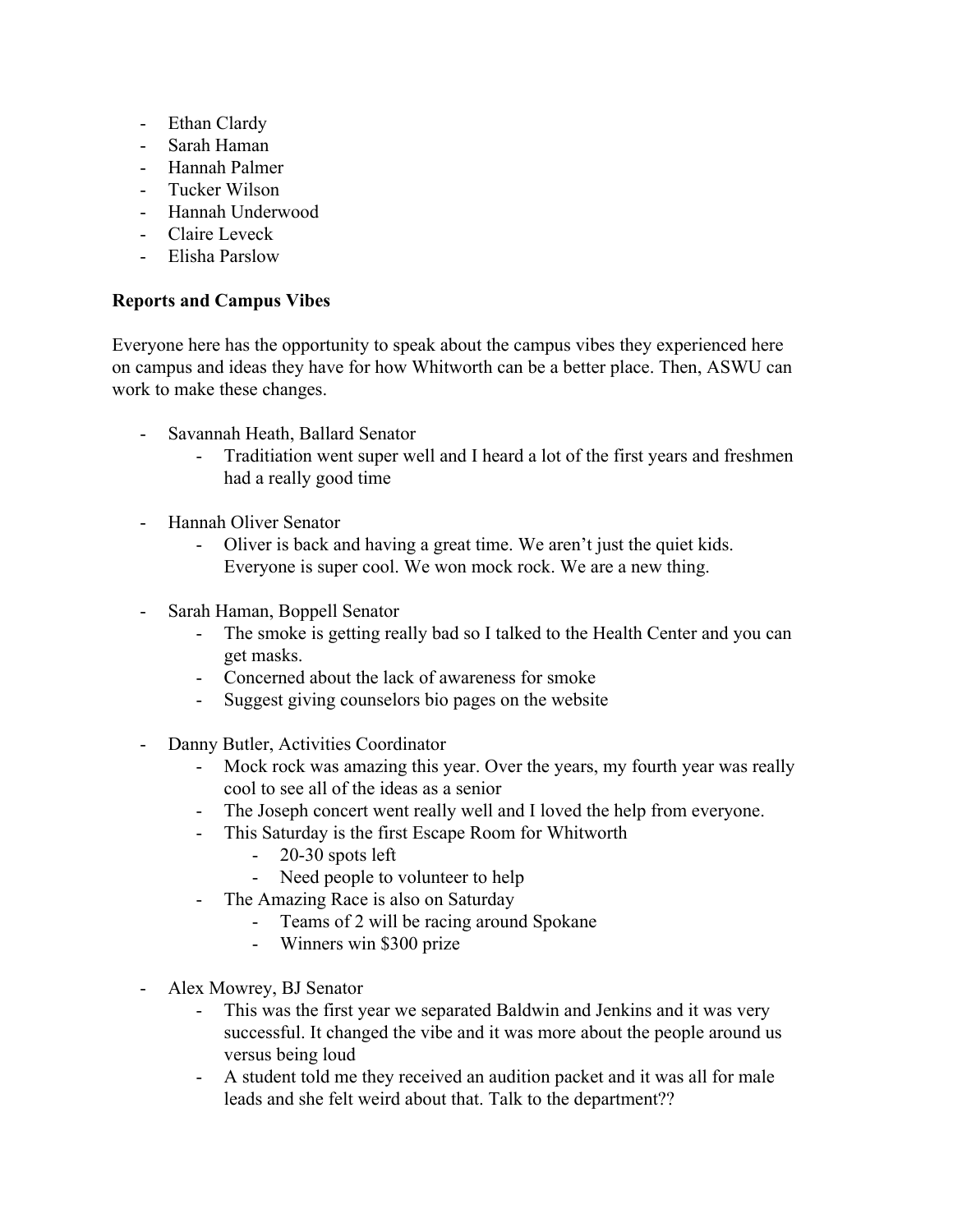- Alisha, Outdoor Coordinator
	- If you want to get involved with the Outdoor Rec, we have really cool trips planned for this weekend like paddle boarding and hiking. Go to the URec for more information
- Rachel Henson, Special Events Coordinator
	- Bingo night on Friday at 8pm in Cowles Auditorium
	- \$2,500 in prizes
	- Need ASWU volunteers
		- 3 people to meet at 7:15pm my office beforehand to carry prizes
		- 3 more people in Cowles to set up prizes and to hand out bingo cards
		- Be done by 8pm to play the game seniors get priority at event
			- Need 6 people to help during the event
	- Contacted by the counseling center to make a meet and greet event so that we can meet them and learn what they do for the campus
		- Need input from student body about thoughts for the event
- Gracie Meiners, Off-campus Senator
	- Off-campus BBQ is this Friday at 5:30pm at Holberg Park
	- Games and free food
	- Sign up sheet for people to help out/drive
	- Seniors we have our movie night at Beck Taylor's house, need recommendations
- Mae Curtis, Sports Event Coordinator
	- Working with coaches to get you to come out to the games
	- First homecoming volleyball is coming up this week
	- Handing out a \$100 gift card for the raffle
- Isabel Hoggatt, Community Engagement Advocate
	- Event for freshmen/students fall break
- Sarah Haman, Boppell Senator
	- Milk and cookies was on Sunday and it went really well
	- Every wednesday at 9-10pm milk and cookies
- Ethan Clardy, Warren Senator
	- Dates are set for monster mash: big dance in graves gym and BMAC Haunted House
- Courtney Murphey, Whitworthian Editor in Chief
	- First meeting is next Monday on September 11 for anyone interested in writing, photography, graphics
- Michaela Mulligan, Yearbook Editor
	- First meeting is Tuesday in Art building rm. 101
- Kamau Chege, Cultural Events Coordinator
	- Recent program DACA was ended and affected many people like me and ends in 6 months
	- This Sunday at 4pm in ISC/Hendrick Hall Spokane Dream Project will be holding an informational meeting about what we can do